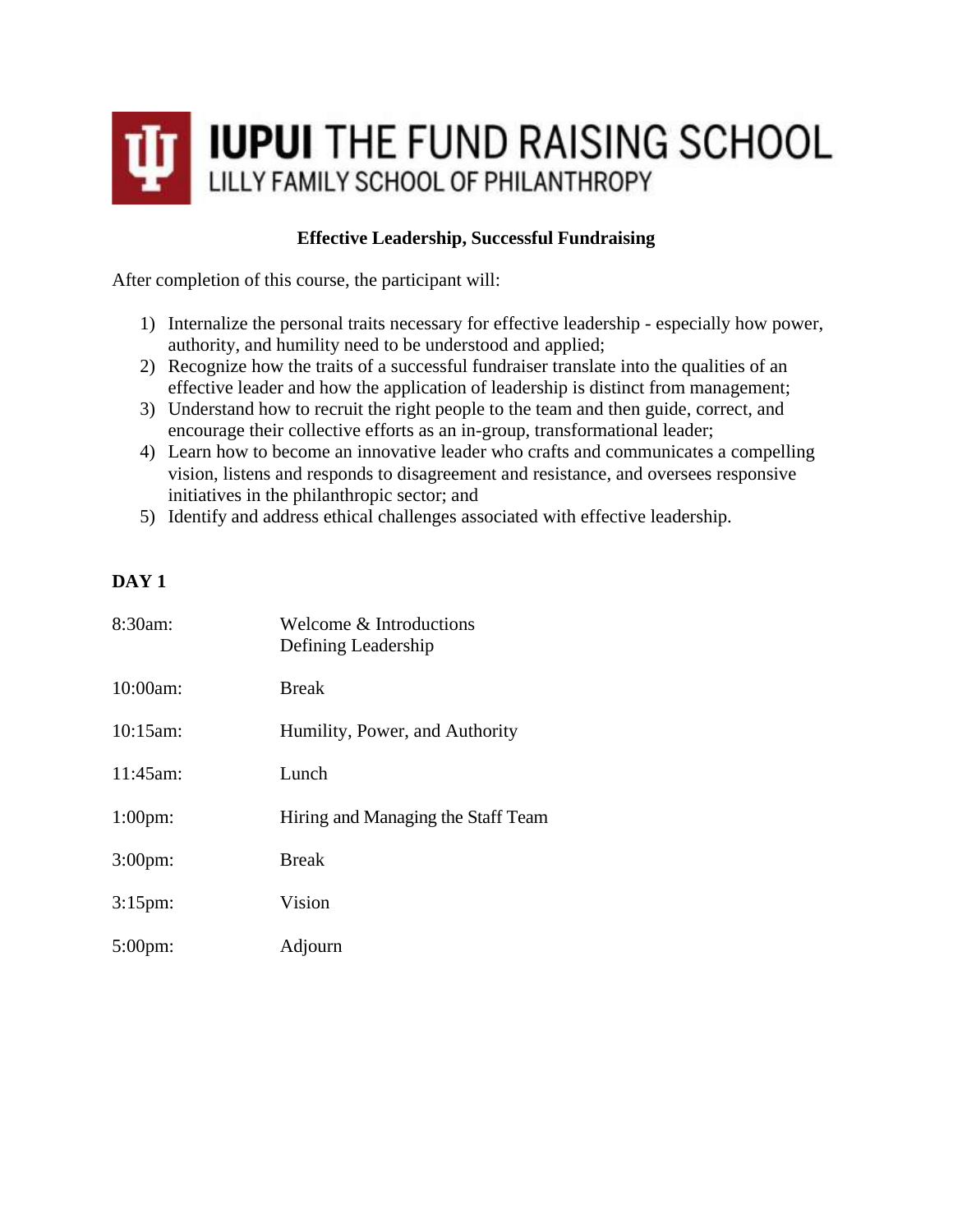

## **Effective Leadership, Successful Fundraising**

| Day 2            |                                                                           |
|------------------|---------------------------------------------------------------------------|
| $8:30am$ :       | <b>Transformational Leadership</b>                                        |
| 10:00am:         | <b>Break</b>                                                              |
| 10:15am          | Change Agent: In-Group Leadership                                         |
| $11:45$ am:      | Lunch                                                                     |
| $1:00$ pm:       | The Leader as Coach: Leadership $\&$<br>Communication, and Team Chemistry |
| $3:00$ pm:       | <b>Break</b>                                                              |
| $3:15$ pm:       | The Leader as Coach:<br>Continuous Improvement $&$<br>Innovation          |
| $5:00 \text{pm}$ | Adjourn                                                                   |